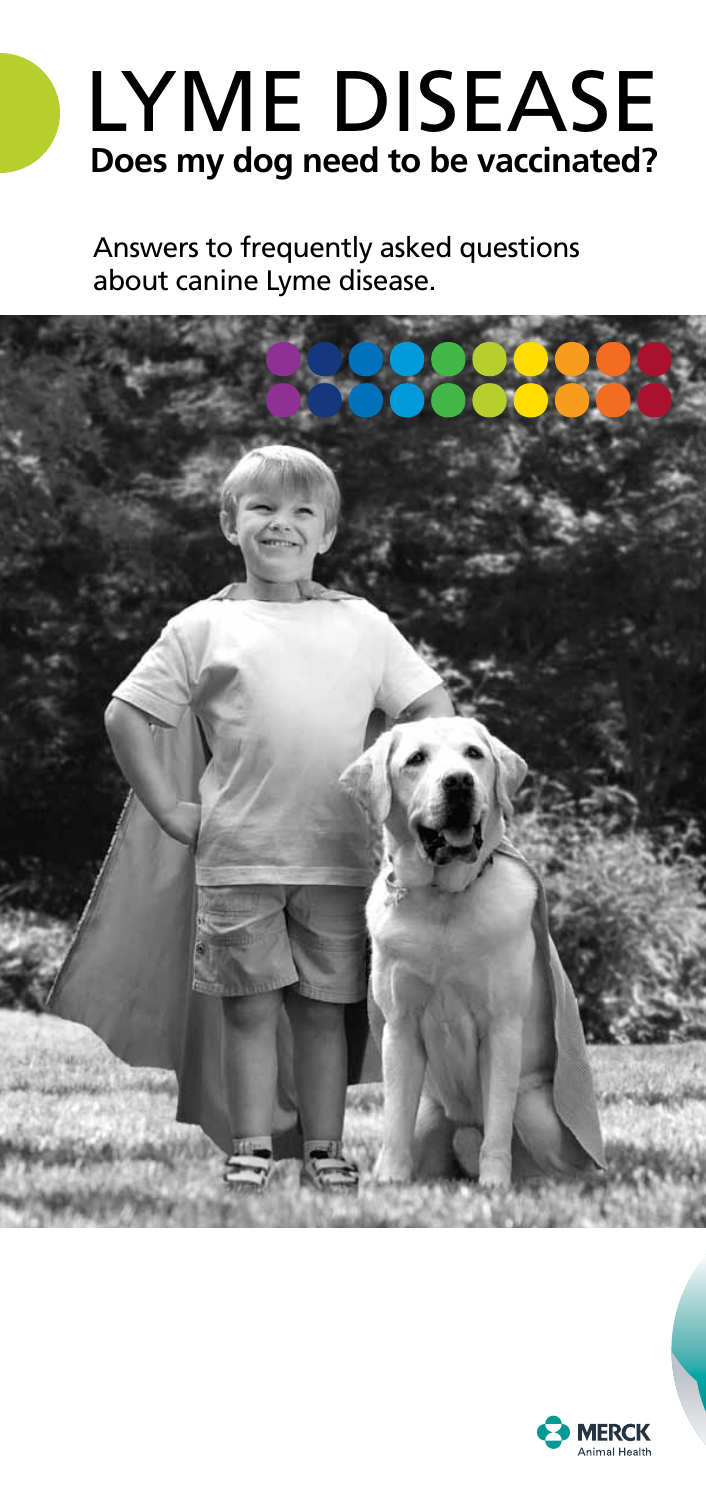### **What is Lyme disease?**

Lyme disease is a bacterial infection transmitted by ticks to dogs, as well as to other animals and people. Most Lyme disease in the United States is spread by the deer tick (pictured below), which is found primarily in the Northeast, Southeast, and upper Midwest. The western black-legged tick is the primary cause of Lyme disease transmission in the western states.

No larger than the head of a pin, the ticks responsible for transmitting Lyme disease are smaller than most other ticks found on dogs.



### **What are the symptoms of Lyme disease?**

While many dogs will not show any outward signs of illness, the most common visible symptoms of Lyme disease are arthritis and lameness due to painful joints. Dogs may also experience fever, loss of appetite, and loss of energy. Symptoms—when they do appear—may come and go, vary in severity, and can sometimes be mistaken for those of other conditions. Generally speaking, puppies are more likely to exhibit symptoms than adult dogs.

> lameness fever appetite loss energy loss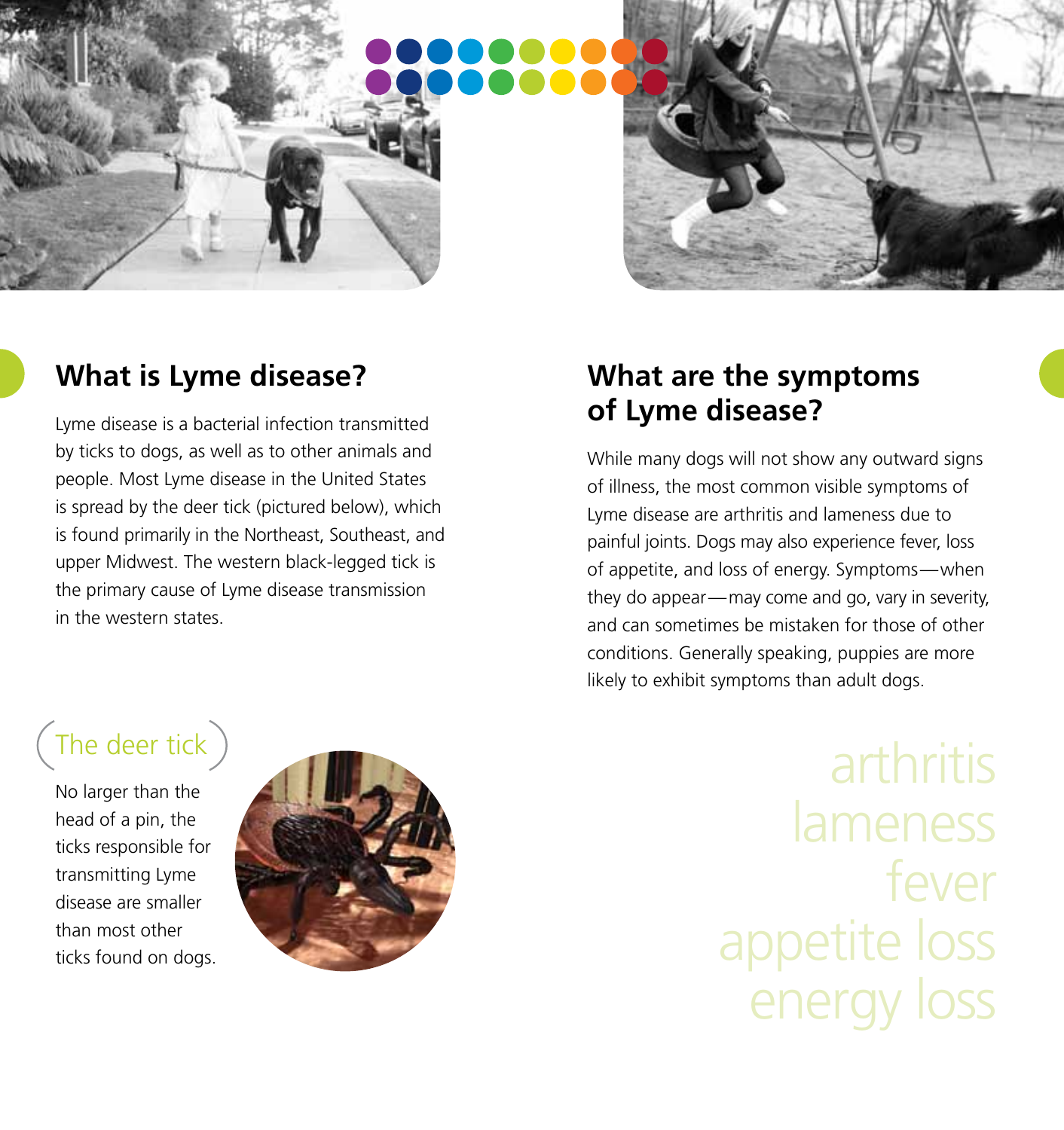### **How serious is Lyme disease?**

Lyme disease can become quite serious if left untreated. In the most severe cases, Lyme disease can lead to heart disease, central nervous system disorders, or even fatal kidney disease.

### **How is Lyme disease diagnosed?**

Your veterinarian will typically diagnose your dog based on recognition of Lyme disease symptoms, then confirm it with a simple blood test. If the disease is in its early stages, however, the blood test may be negative. Only with later disease does the test become reliably positive.





# **What's in a name?**

The medical term for Lyme disease is *borreliosis*, named for the *Borrelia* bacteria that cause the infection. The more commonly known name comes from the town of Lyme, Connecticut, where the disease was first identified in 1975 as the cause of a mysterious outbreak of arthritis in adults and children. The first report of Lyme disease in dogs occurred in 1984.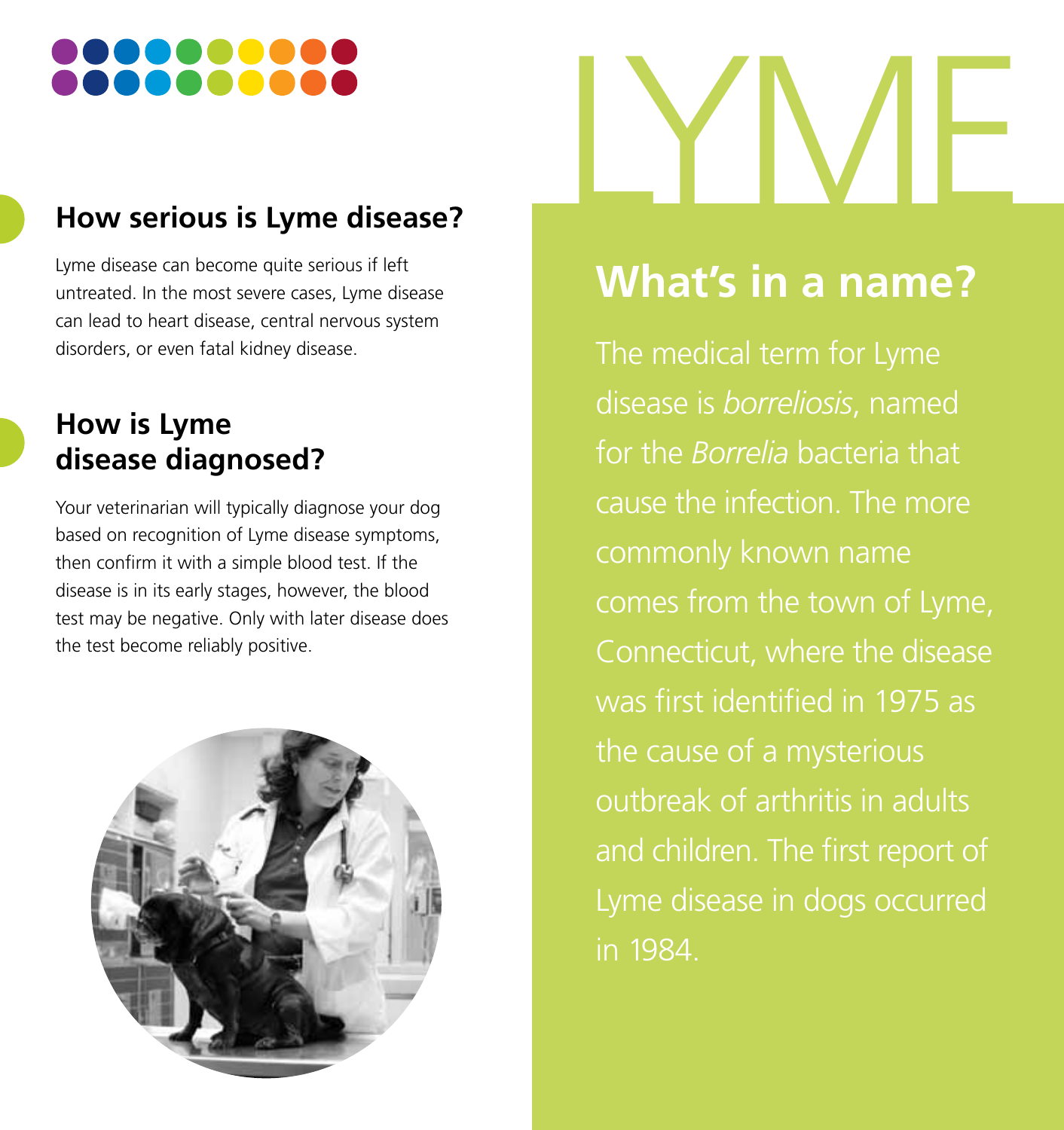

### **Is my dog at risk for infection?**

LYME

country

Any dog can be infected with Lyme disease, but dogs living in or traveling to areas where Lyme is prevalent have a higher risk for infection. Though it has been traditionally associated with the northeastern United States, 22 states have reported a high prevalence of canine Lyme disease, with another 8 states reporting a moderately high prevalence of positive canine cases. If you live in, or will be traveling to, one of these states with your dog, Lyme vaccination may be beneficial. Be aware that, if your dog is an outdoor pet or a hunting companion in one of these areas, the risk of exposure to Lyme disease is even greater.

### **What can be done if my dog becomes infected?**

The standard treatment for Lyme disease in dogs is 4 weeks of therapy with an antibiotic. Dogs usually begin to respond within 2 to 3 days when the disease is caught in its earliest stages. In some cases, however, symptoms do return, so further treatment may be required. For this reason...

**prevention** is the best way to manage LYME DISEASE

**1 Only**

Prevalence of canine Lyme disease **goes far beyond the Northeast, with positive cases reported across the US**

**22** *states with* and **22 index** with **22 moderately high prevalence**

**states with 88 <b>State in the continental US**<br>**8 ones not border does not border another with high or moderately high Lyme prevalence**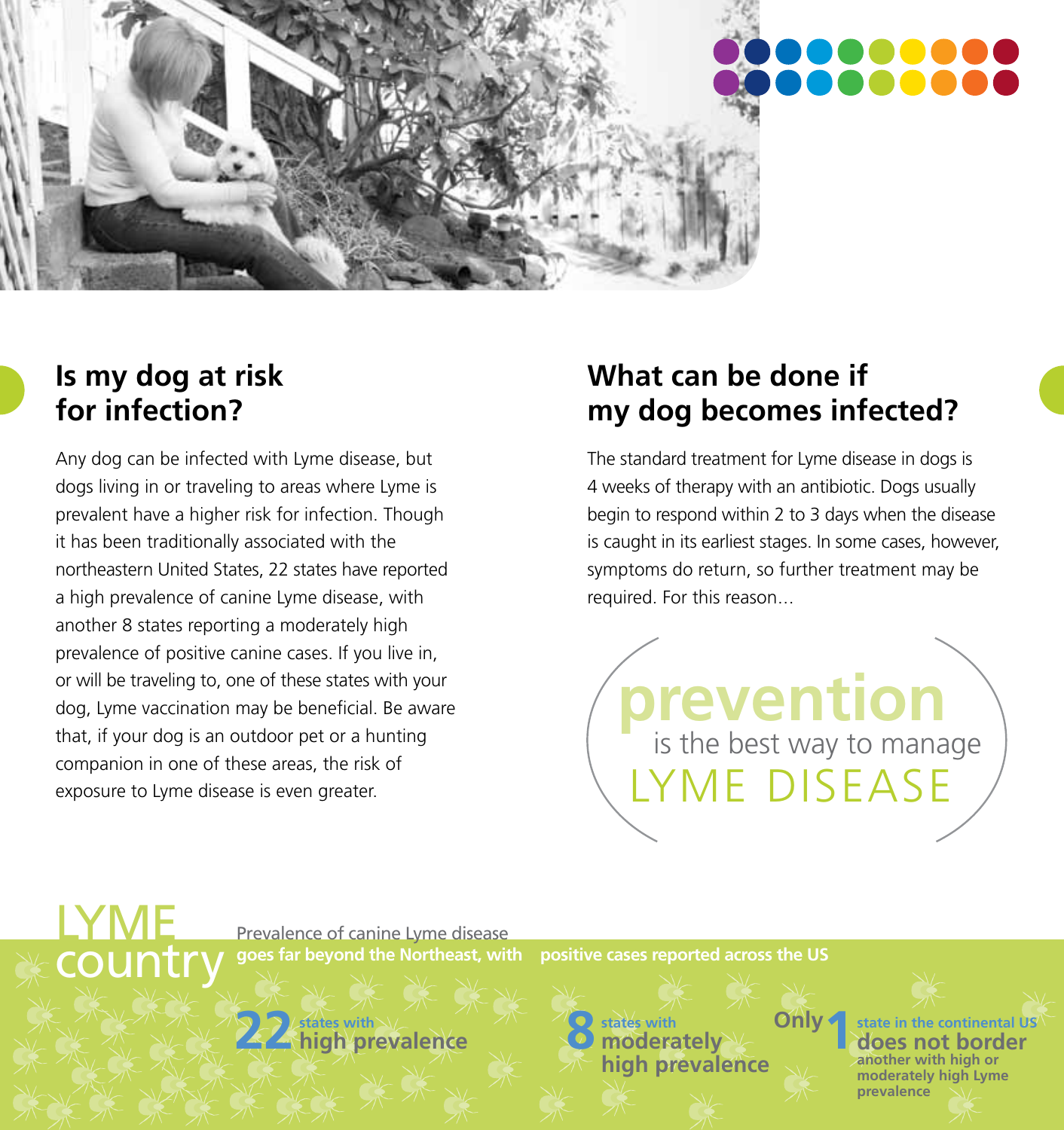### **How can I protect my dog from Lyme disease?**

There are two ways to protect your dog from Lyme disease; the first is to stop the tick, and the second is to stop the disease-causing bacteria.

### Stop the tick **1**

To protect your dog from ticks, use a tick repellent collar or ask your veterinarian about medications that can help keep ticks off your dog. Also, be sure to check your dog for ticks after a day spent outdoors; remove any ticks you find promptly. These measures can help but are not always 100% effective. For that reason, you should consider a second line of defense—vaccination.

## Stop the bacteria

**2**

To protect your dog from the bacteria that cause Lyme disease, your pet must receive a Lyme vaccination before it is bitten by an infected tick.

If your dog is at risk, it is recommended that you employ all of these preventive measures: get your pet vaccinated for Lyme, use tick repellents, check your dog every day for ticks, and remove ticks promptly.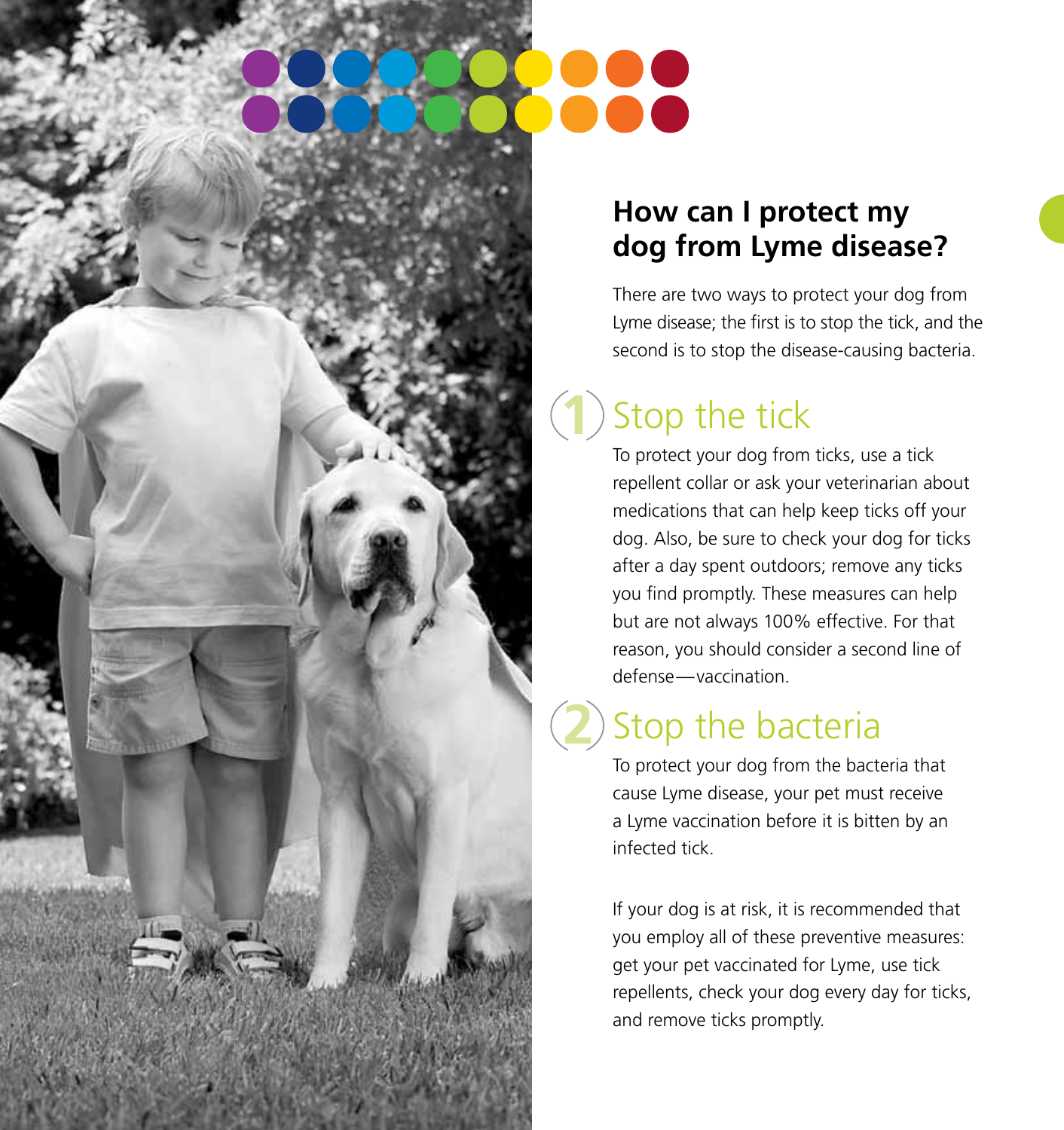## **Is Lyme vaccination safe?**

Dogs have been vaccinated for Lyme disease since 1990, and side effects have been rare. When they occur, they are usually mild and typically resolve within a few days. Sometimes dogs will get a small, tender swelling at the injection site, which usually goes away very quickly.

### **Where can I learn more about Lyme disease?**

Ask your veterinarian if you have further questions about Lyme disease and explore these websites for further information:

**www.youtube.com/watch?v=f9d1MPHlnXA www.cdc.gov/lyme**

## Assessing your dog's risk of being infected with Lyme

### **Does my dog really need to be vaccinated against Lyme disease?**

Take this survey to assess your dog's risk of Lyme disease. Check either **YES** or **NO**.